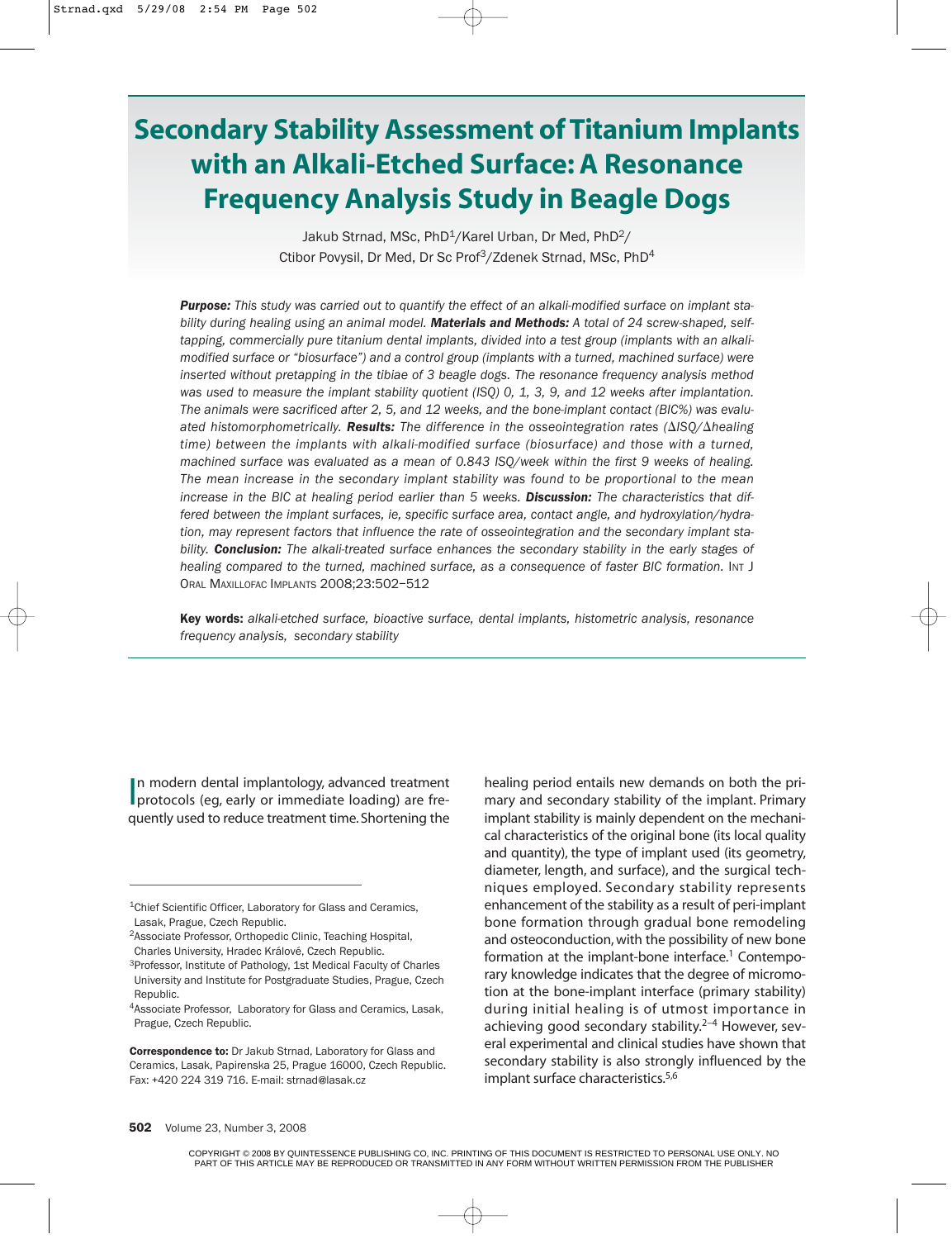To enhance secondary stability and accelerate the formation of stable and functional bone-implant interfaces, a number of implant surfaces have been developed. Surface roughness is the most frequently studied property affecting secondary stability. A summary of a number of studies<sup>7,8</sup> providing analysis of bone-implant contact and removal torque values using animal models, indicates that roughened titanium surfaces generally exhibit greater contact with the bone and/or higher removal torque values than smoother implant surfaces, such as turned, machined or polished titanium surfaces. Some authors suggested that surfaces with mean roughness of 1.0 to 1.5 µm exhibit stronger bone response than smoother or rougher implant surfaces. $9-12$  These suggestions do not take into consideration chemical composition changes and physical chemical property variations introduced to the compared surfaces by the roughening procedures. It has been shown that the optimal roughness value varies according to the chemical composition and physical chemical properties of the tested surfaces and that, in some cases, the bone response can be more strongly affected by these parameters than by the roughness alone. $13-15$ 

Currently, surface modification of titanium by acid etching of turned or sandbasted titanium surfaces to create a micro-rough texture is being introduced to support and accelerate the healing and bone formation processes around the implant.<sup>16–21</sup> Some experimental studies have indicated that acid-etched surfaces with minimal roughness (Ra =  $0.62 \mu m$ )<sup>16</sup> or greater roughness (Ra =  $2.15 \text{ }\mu\text{m}$ )<sup>17</sup> exhibit a stronger bone response compared to sandblasted, moderately rough surfaces (Ra = 1.26  $\mu$ m)<sup>16</sup> or to mechanically turned, machined low-roughness surfaces ( $Ra = 0.86$ ) µm).17 Some acid-etched implants with a micro-rough texture can accelerate the osseointegration processes despite their minimal roughness compared to the moderately roughened sand-blasted surfaces.

The surface chemistry of titanium implants is also thought to affect the secondary stability independently of the surface topography although it is difficult to separate the effects of these 2 factors. There is extensive experimental evidence in the literature showing that biomaterials with different chemical compositions trigger different biologic responses.22–26 A specific biologic response is elicited at the interface with bioactive materials with high surface reactivities,<sup>14</sup> resulting in the formation of a bond between the tissue and the material surface.<sup>22</sup> Bioactive materials with special chemical compositions, including bioactive glasses, bioactive glass ceramics, hydrated silica, and titanium gel oxides or hydroxyapatite have the ability to very rapidly form a stable interface with bone tissue following the formation of calcium phosphate deposition on their surfaces as a consequence of chemical interaction with body fluids.<sup>22</sup> For instance, 50% bone-implant contact is achieved within 7 days for bioactive glasses.<sup>22</sup> The mechanical strength of this interface usually exceeds the strength of the bone tissue to which the bioactive material is bonded.27,28 However, because their poor mechanical properties prevent their use as solid implants under high load-bearing conditions, bioactive materials (especially hydroxyapatite) are generally used as a coating applied on the surface of titanium implants to achieve faster and more reliable bonding with bone tissue. In spite of the success achieved in accelerating the bone healing process and in exhibiting greater tolerance to low primary stability in the early phases of healing, $2^{1-31}$  hydroxyapatite plasma-sprayed coatings have often been the subject of controversy regarding their stability $32,33$  and low long-term success rate. $34,35$ On the other hand, some medium-term and long-term clinical studies demonstrate the high success rate of hydroxyapatite-coated implants.<sup>36–38</sup> The literature tends to indicate the imperfect adhesion of the hydroxyapatite surface layers and their chemical and mechanical instability rather than their inability to substantially improve osseointegration, especially in the initial stages of healing.

Various attempts have been made to modify the titanium surface to make it bioactive without the use of a thick coating of another bioactive material. The most successful methods of titanium bioactivation have been, for example, alkali or fluoride treatment.<sup>39-41</sup> Recently, an alkali-modified surface for titanium dental and spinal implants was clinically introduced under the brand name Bio-surface as a potentially bioactive surface.42–47 The present study was carried out to quantify the effect of this surface modification on the implant stability during healing, using resonance frequency analysis and histologic examination on an animal model. This study also describes the characteristic surface properties of this surface and compares them with the turned, machined titanium surface.

## MATERIALS AND METHODS

#### Implant Materials

A total of 24 screw-shaped, self-tapping, (c.p.) titanium dental implants divided into a control group (12 implants with a turned, machined surface) and a test group (12 implants [Lasak, Prague, Czech Republic]) with sandblasted, acid-, and alkali-treated surface [Biosurface; Lasak]) were inserted without pretapping into the tibiae of 3 beagle dogs. Identically shaped implants with a diameter of 3.7 mm and a length of 10 mm were used for the test and control groups.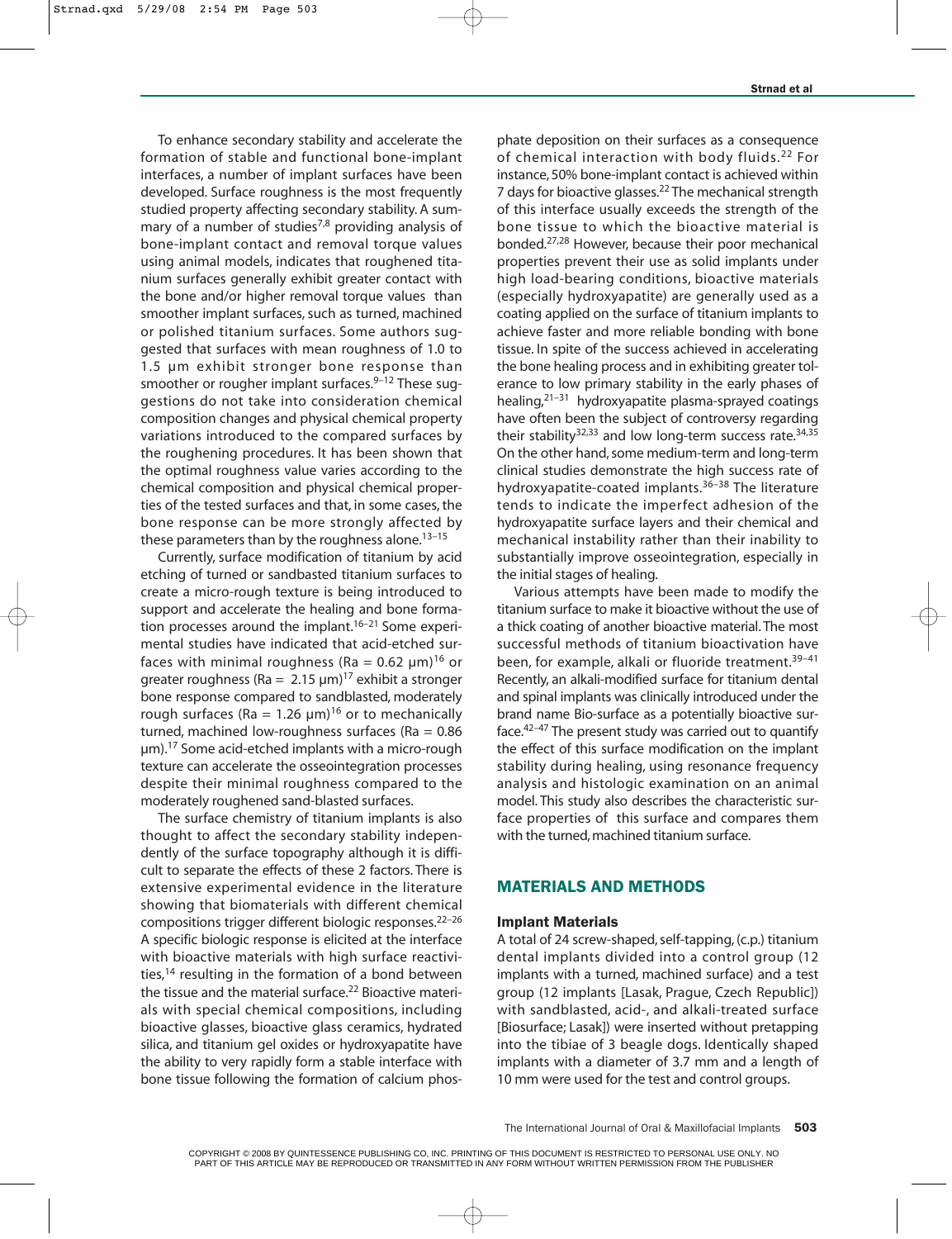

Fig 1 SEM images of *(a to c)* the turned, machined surface and *(d to f)* the biosurface (original magnification  $a$  and  $d \times 30$ ; *b* and  $e \times 200$ ,  $c \times 1500$ ;  $f \times 4000$ ).

### Surface Characterization

The overall surface morphology of the employed implants was characterized using a scanning electron microscope (SEM, Hitachi, Tokyo, Japan) with an accelerating voltage of 15 to 30 kV (Fig 1). Surface roughness measurement was carried out using a scanning surface topography instrument, a Talysurf CLI 1000 with a confocal CLA gauge (Taylor Hobson, Leicester, United Kingdom), which provides highly accurate non-contact 3-dimensional measurements. The following were measured for 3 implants in each group: 3 thread tops, 3 thread valleys, and 3 thread flanks. Four 3-dimensional parameters (amplitude, spacing, and hybrid) were calculated (Table 1). The original unfiltered measurements and measurements made with a filter size of 50  $\times$  50 µm were evaluated.

Dynamic contact angle measurement was performed by the Wilhelmy plate method using a Tensiometer K15 instrument (Kruss, Hamburg, Germany). The wetting angle values in water were determined from the dependence of the wetting force on the immersion depth. The mean values of the wetting angle were calculated from 4 repeated measurements (Table 2). The specific surface area was determined by the BET krypton gas adsorption method. The surface area is expressed in relation to unit geometric surface area of the implant as the mean value of 4 repeated measurements (Table 2). The determination was performed using an ASAP 2010 M instrument (Micromeritics, Norcross, GA). Diffuse reflectance infrared Fourier transform (DRIFT) spectroscopy was used to determine the degree of surface hydration. The measurement was performed on a Nicolet 740 instrument (Nicolet, Madison, WI). Hydroxyl group density was expressed as the radiation absorption in Kubelka-Munk units (KMU) evaluating a band at 3,400  $cm^{-1}$  with resolution of 4  $cm^{-1}$ (Fig 2).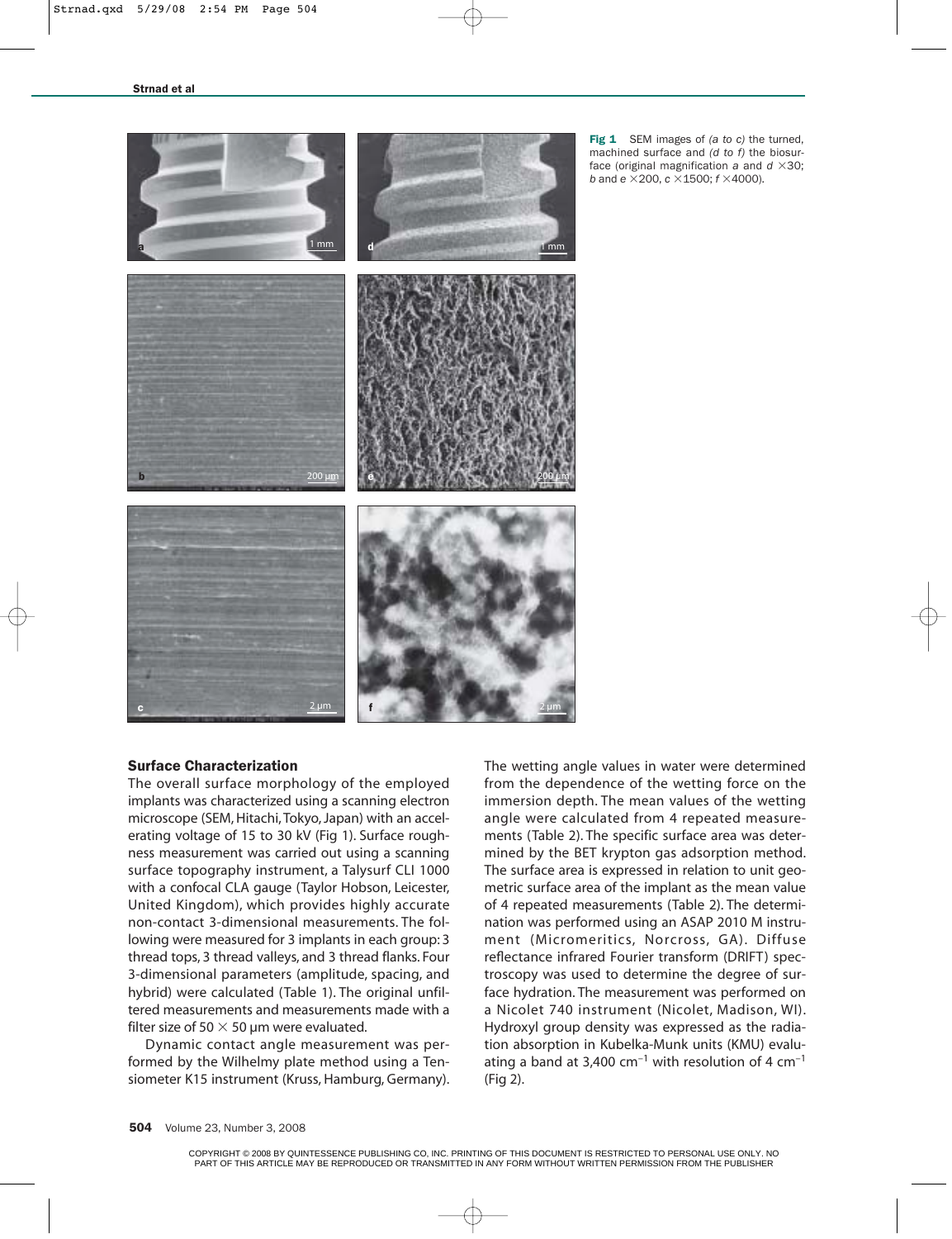Table 1 Mean Roughness Parameters of Bio- and Turned, Machined Implant Surfaces Measured at 3 **Cites of Implant Threads** 

| <b>PHIVIOIII 91100 01 MIPIANI 11110440</b>         |              |           |             |               |             |                     |             |                              |  |
|----------------------------------------------------|--------------|-----------|-------------|---------------|-------------|---------------------|-------------|------------------------------|--|
| Surface treatment/                                 | Sa $(\mu m)$ |           |             | $Sq$ ( $µm$ ) |             | <b>Sdr (SD) (%)</b> |             | Sds ( $\mu$ m <sup>2</sup> ) |  |
| <b>Sites of measurement</b>                        | <b>Mean</b>  | <b>SD</b> | <b>Mean</b> | <b>SD</b>     | <b>Mean</b> | <b>SD</b>           | <b>Mean</b> | <b>SD</b>                    |  |
| Gaussian filter size $50 \times 50$ µm (roughness) |              |           |             |               |             |                     |             |                              |  |
| <b>Biosurface</b>                                  |              |           |             |               |             |                     |             |                              |  |
| Top                                                | 1.11         | 0.13      | 1.50        | 0.19          | 15.90       | 4.50                | 0.019       | 0.002                        |  |
| Valley                                             | 1.32         | 0.27      | 1.72        | 0.36          | 18.28       | 7.46                | 0.022       | 0.003                        |  |
| Flank                                              | 1.15         | 0.14      | 1.55        | 0.20          | 19.99       | 6.88                | 0.031       | 0.003                        |  |
| Machined                                           |              |           |             |               |             |                     |             |                              |  |
| Top                                                | 0.57         | 0.14      | 0.73        | 0.17          | 8.35        | 3.06                | 0.025       | 0.005                        |  |
| Valley                                             | 0.28         | 0.03      | 0.36        | 0.03          | 2.50        | 0.04                | 0.051       | 0.009                        |  |
| Flank                                              | 0.50         | 0.11      | 0.68        | 0.18          | 8.29        | 4.10                | 0.034       | 0.004                        |  |
| Original unfiltered measurement                    |              |           |             |               |             |                     |             |                              |  |
| <b>Biosurface</b>                                  |              |           |             |               |             |                     |             |                              |  |
| Top                                                | 2.41         | 0.23      | 3.17        | 0.33          | 24.28       | 7.39                | 0.049       | 0.009                        |  |
| Valley                                             | 2.47         | 0.50      | 3.15        | 0.64          | 29.05       | 12.13               | 0.065       | 0.010                        |  |
| Flank                                              | 2.41         | 0.34      | 3.11        | 0.47          | 37.91       | 15.90               | 0.103       | 0.019                        |  |
| Machined                                           |              |           |             |               |             |                     |             |                              |  |
| Top                                                | 0.65         | 0.14      | 0.82        | 0.18          | 11.41       | 3.67                | 0.057       | 0.013                        |  |
| Valley                                             | 0.50         | 0.06      | 0.62        | 0.07          | 4.22        | 0.41                | 0.115       | 0.019                        |  |
| Flank                                              | 0.86         | 0.30      | 1.10        | 0.35          | 13.24       | 5.90                | 0.082       | 0.018                        |  |

Sa = arithmetic average height deviation; Sq = root mean square of height deviation; Sdr = developed surface ratio, Sds = the number of summits in a unit sampling area.

| <b>Contact Angles and Specific Surface</b><br>Table 2<br><b>Areas of Biosurfaced Implants and Machined</b><br><b>Implants</b> |                         |     |                                                                                   |      |  |  |  |  |  |  |
|-------------------------------------------------------------------------------------------------------------------------------|-------------------------|-----|-----------------------------------------------------------------------------------|------|--|--|--|--|--|--|
| <b>Surface</b>                                                                                                                | <b>Contact</b><br>angle |     | <b>Specific surface area</b><br>Mean $\pm$ SD (mm <sup>2</sup> /mm <sup>2</sup> ) |      |  |  |  |  |  |  |
| treatment                                                                                                                     | <b>Mean</b>             | SD  | <b>Mean</b>                                                                       | SD   |  |  |  |  |  |  |
| <b>Biosurface</b><br>Turned, machined                                                                                         | 27.2                    | 6.9 | 138.0                                                                             | 42.5 |  |  |  |  |  |  |
| surface                                                                                                                       | 79.5                    | 4 R | 14                                                                                | 0 7  |  |  |  |  |  |  |

Fig 2 DRIFT spectra of turned, machined surfaces, and biosurfaces.

#### Surgical Procedure and Implant Placement

Three beagle dogs (mean weight,  $16 \pm 2$  kg; mean age, 2 years) were used in this study, which was approved by the Ethics Committee for Work with Experimental Animals at the Teaching Hospital, Charles University, Hradec Králové, Czech Republic. Anesthesia was carried out using a dose of 15 mg/kg of 5% Narkamon (Spofa, Prague, Czech Republic) and 2 mg/kg of 2% Rometar (Spofa).The animals were premedicated with a dose of 0.05 mg of Atropin (Biotica, Slovenská Lupca, Slovakia) 30 minutes prior to surgery. Under total anesthesia, in a supine position, following the usual preparation of the operation field and toweling, a surgical cut with a length of approximately 7 cm was made on the anteromedial surface of the tibia. A sharp cut was made in the fascia and then in the periosteum, which was widened to the



side with a raspatory. Following uncovering of the surface of the tibia, the positions for drilling the holes for implanting the tested implants were marked. The implant sites were prepared with 1.5-mm, 2.0-mm pilot, and 3.0-mm drills at 800 rpm with simultaneous cooling with a physiologic solution. A countersink drill was then used. The implants were screwed in with an insertion torque of approximately 40 Ncm.The biosurfaced and machined implants were alternately inserted in the tibia side by side (eg, biosurfaced, machined, biosurfaced, and so on), as depicted in Fig 3. The order of the implants was the opposite in the other leg of the same animal (eg, machined, biosurfaced, machined, and so on). The first animal received 12 implants (6 from each group). Each of the other 2 animals received 6 implants (3 from each group). In the first animal, implantation was followed by measur-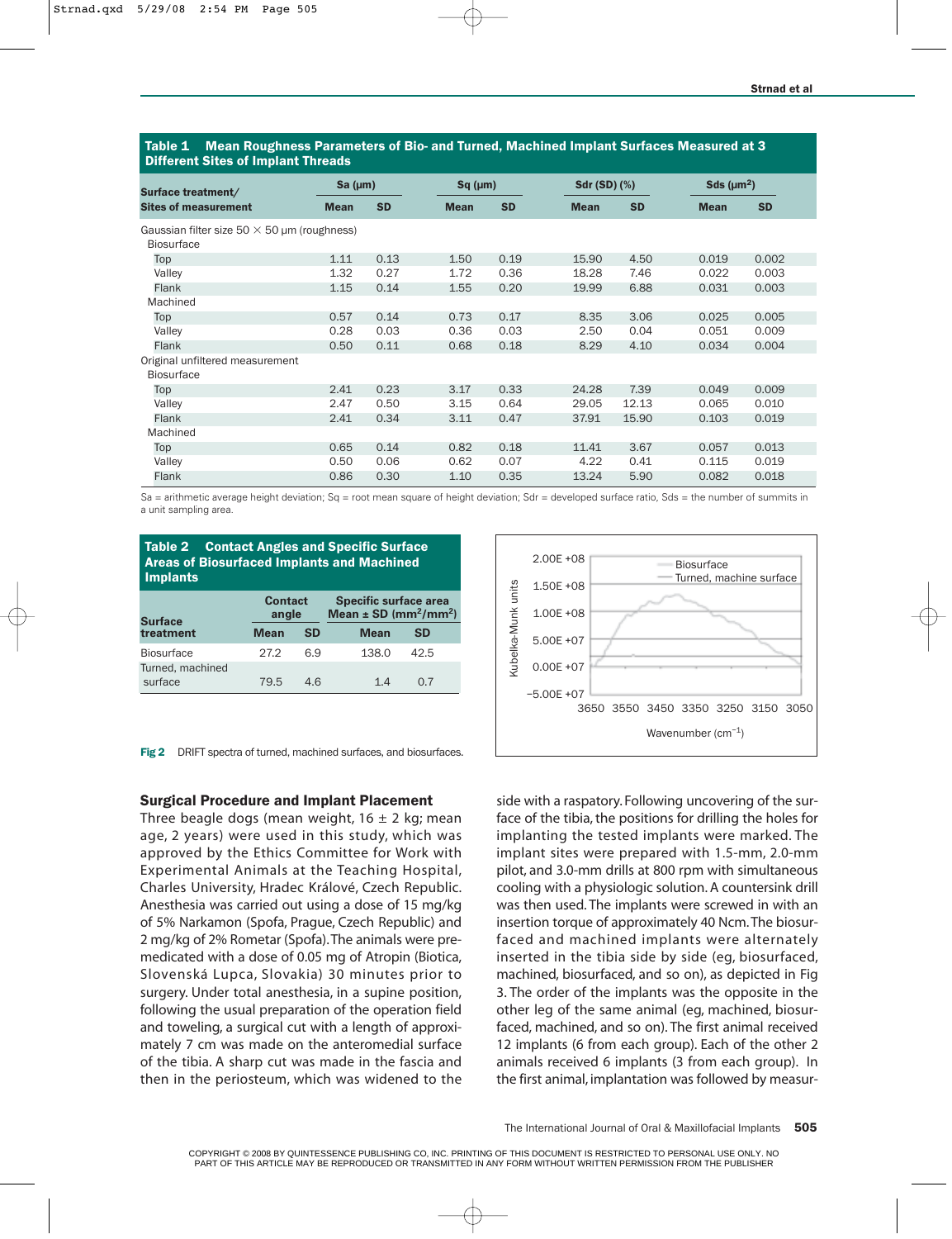

Fig 3 The order in which the implants were placed from the medial aspect of the tibia on down (left leg).  $B =$  biosurface, M = machined surface.



Fig 4 Histometric analysis. Evaluation of the bone-implant contact (%BIC).

ing the stability of the implants using resonance frequency analysis. A probe was screwed into the cervical part of the implant, and the soft tissues were pulled to one side with a hook so that they did not affect the probe. The measurement was carried out twice for each implant. This was followed by rinsing of the operation incision. The implants were closed with cover screws, and, following control of hemostasis, the operation incisions were closed in layers and were finally covered with a sterile bandage. Implant stability measurement was repeated for each implant in the 1st, 3rd, 9th, and 12th weeks using the same procedure. Following completion of the experiment, the dogs were sacrificed after 2, 5, and 12 weeks by an overdose of thiopental (ICN, Roztoky u Prahy, Czech Republic), and the tibiae were removed and fixed in 10% formaldehyde prior to histologic evaluation.

#### Implant Stability Measurement

The resonance frequency analysis (RFA) method was used to measure implant stability. The measurement was performed using an Osstell instrument (Integration Diagnostics, Göteborg, Sweden) with a commercially available transducer (type F37 L5). The perpendicular orientation of the transducer along the long axis of the bone was always maintained. The transducer, which is fixed to the implant in the bone, contains a wave source and an analyzer. The wave source vibrates with gradually increasing frequency. The analyzer records the frequency of the source, causing the resonance in the transducer-implant-bone system, including the bone-implant interface. The recorded frequency value in Hz is converted to an implant stability quotient (ISQ) value, which varies in a range from 0 to 100, with 100 indicating maximum stability. The method allows measurement with a precision of  $\pm$  1 ISQ.

#### Histologic Preparation and Analysis

The tibiae were dissected and blocks of 7 mm thickness containing 1 implant each were prepared. Nondecalcified (ground) sections were processed according to the method of Donath and Breuner.<sup>48</sup> Thin sections with a thickness of 30 to 50 µm were stained with toluidine blue and examined using an optical microscope (Olympus BX-60, Tokyo, Japan) equipped with an image system (Quick PHOTO Industrial 2.0; Olympus, Prague, Czech Republic). Bone-implant interfaces at the threaded part were histometrically analyzed by evaluating the percentage of boneimplant contact (BIC). The length of the bone tissue in direct contact with the implant (BC) and the total interface length (IL) were measured (Fig 4). The percentage of BIC is given by the ratio of the direct contact length to the total interface length multiplied by 100. The presented mean values were calculated from the 3 sections as an average for each implant for both types of implant surface.

#### Statistical Analysis

Implant stability quotient (ISQ) and BIC% data are reported as mean values with standard deviations (SD).

Nonparametric Friedman's analysis of variance (ANOVA) was performed to analyze variations of ISQ and BIC% during the 12-week follow-up period. The analysis was followed by nonparametric Wilcoxon tests to determine differences within groups between particular time intervals.To investigate the statistical significance of the implant group differences, the data were subjected to the nonparametric Mann-Whitney tests. A difference was considered significant when *P* < .05.

To determine the difference in the osseointegration rate between the test and control groups, the time-dependence of the differences (test ISQ – control ISQ and test BIC% – control BIC%) were evalu-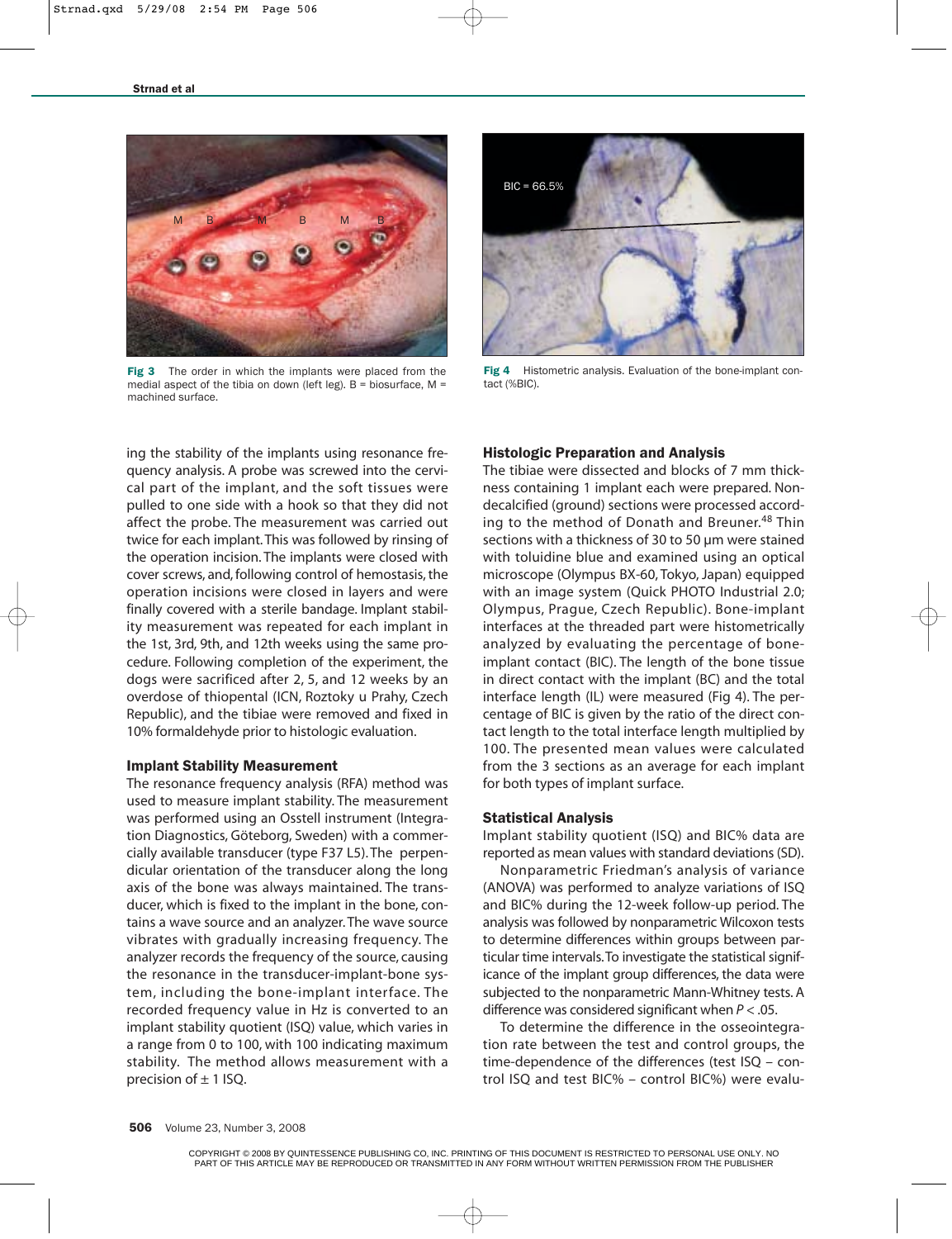

**Fig 5** Mean implant stability (ISQ  $\pm$  SD) of biosurfaced implants (B) and machined implants (M) at placement (baseline) and after 1, 3, 9, and 12 weeks. \* indicates significant difference (*P* < .05).



Fig 6 Time dependence of implant stability difference (biosurface ISQ – machined ISQ). Regression straight line: biosurface  $ISQ$  – machined  $ISQ = 0.843 \times$  time (weeks) + 1.0111. Boundaries of reliability are shown *(dashed lines)*. Correlation coefficient *r* = 0.756.

ated by the method of linear regressions and the parameters of the straight lines (slopes and intercepts) were determined. These parameters were calculated together with the *P* values, reliability limits, and correlation coefficients. The values of the physico-chemical properties of surfaces are presented as mean values and standard deviations (SD).

## RESULTS

## Primary Implant Stability and Variation of Implant Stability During Healing

The mean ISQs for the machined and biosurfaced groups  $(\pm$  SD) at baseline (primary stability) and at 1, 3, 9, and 12 weeks are presented in Fig 5.

The RFA measurements indicate similar mean primary stabilities for both groups of monitored implants (74.0  $\pm$  2.45 for biosurfaced and 74.5  $\pm$  2.99 for machined); no significant difference was observed between the 2 groups (*P* = .871; Mann-Whitney test). Friedman ANOVA revealed no statistically significant differences in biosurface-group ISQ at any of the measured time points  $(P = 0.482)$ . In contrast, significant differences (*P* < .001) were revealed during the 12-week follow-up for the machined group. There was a statistically significant decrease in ISQ between baseline and 3 (*P* = .028) and 9 ( $P = .028$ ) weeks (Wilcoxon matched pairs test). A statistically significant difference between the test and control groups was observed after  $3 (P = .0035)$ and 9 ( $P = 0.0035$ ) weeks (Mann-Whitney test; Fig 5).

The time dependence of the differences (biosurface ISQ – machined ISQ) in the first 9 weeks of follow-up was evaluated by the method of linear regressions, and the parameters of the straight line (slope and intercept) were determined as follows: biosurface ISQ – machined ISQ = 0.843  $\times$  time (weeks) + 1.0111 (Fig 6). The correlation coefficient (r  $= 0.6561$ ) indicated a moderately strong relationship between variables; the slope of the regression line was positive and statistically significant ( $P < .001$ ).

### Histologic Examination (Histologic Observations)

Histologic examination of the bone-implant interface was performed for both types of tested implant surfaces 2, 5, and 12 weeks after implantation. Three implants from each group were evaluated for each time interval. The cervical part of the implants was mostly surrounded by cortical bone, while the thread part was surrounded by trabecular bone. Close BIC was frequently observed at the cervical part of the implants with the biosurface. In contrast, the specimens with turned, machined surfaces showed patchy BIC, and intermediate soft tissue was indicated in some cases (Fig 7). The time development of the bone-implant contact (BIC%) at the thread part of the implant was evaluated histometrically (Figs 8 and 9). The results of the histometric analysis are presented in Fig 10.

Friedman ANOVA revealed statistically significant differences in BIC% for the test group ( $P = .029$ ) as well as the control group ( $P = .032$ ) at all measured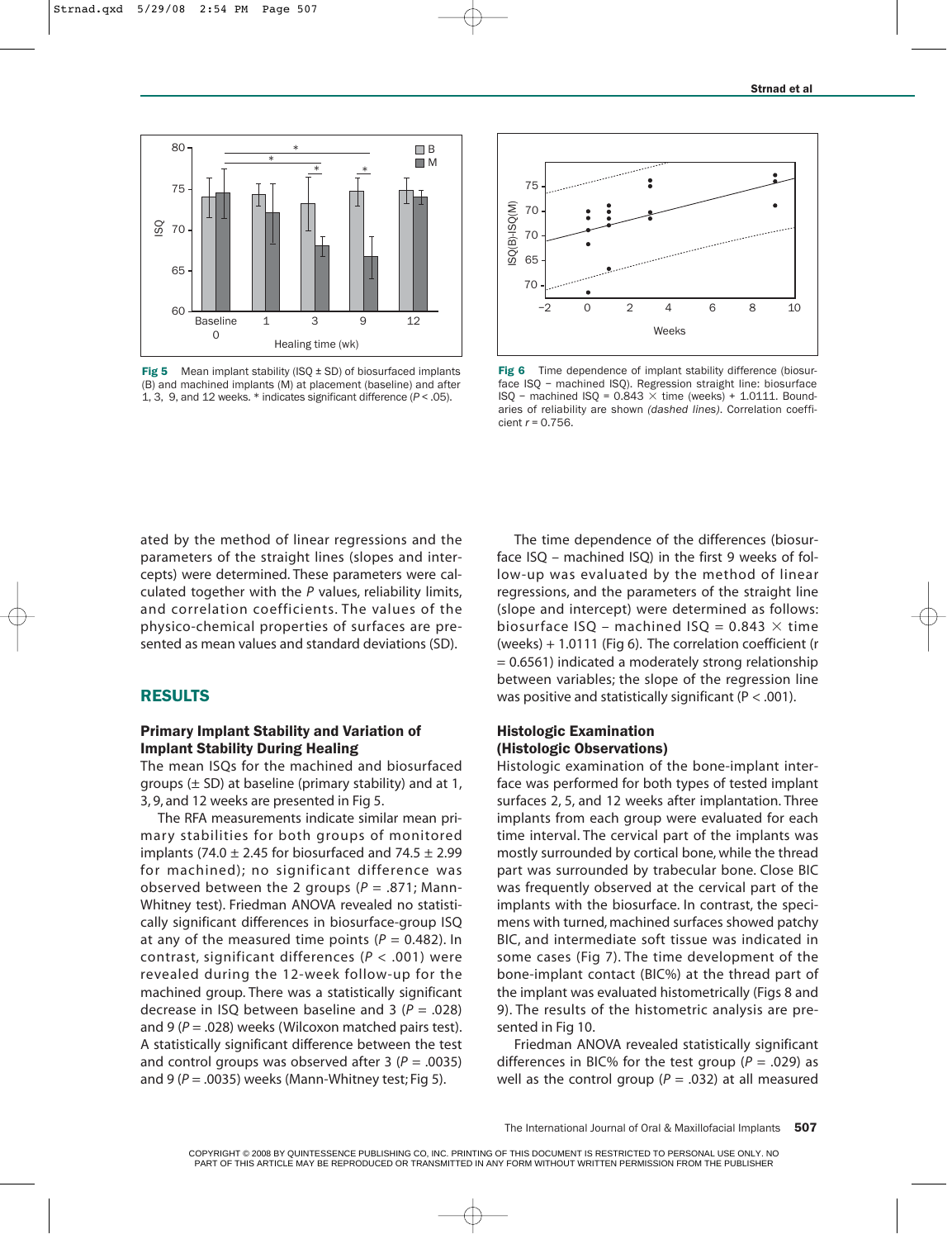

Fig 7 Photomicrographs of the boneimplant interface at the cervical part of the implants with *(a)* a machined surface and *(b)* a biosurface 2 weeks after implantation (toluidine blue; original magnification  $\times$  500). Histologic examination indicated the formation of intermediate soft tissue in the case of implants with machined surfaces.

time points. BIC of the biosurfaced group increased sharply during the first 2 weeks in contrast to the machined group, which exhibited a gradual increase starting at a later timepoint (Fig 11). Using the Mann-Whitney test, statistically significant differences between the test and control groups were observed after 2 weeks (*P* = .046) , 5 weeks (*P* = .049), and 12 weeks (*P* = .049).

The time dependence of the differences in BIC between the groups in the first 5 weeks was evaluated by the method of linear regressions, and the parameters of the straight line (slope and intercept) were determined as follows: test  $BIC -$  control  $BIC =$ 7.94  $*$  time (weeks) + 10.92. The positive slope of the regression line was found to have a correlation coefficient of  $r = 0.7561$  and to be statistically significant  $(P = .013)$ .

## Relationship Between Implant Stability and **RIC**

Evaluation of the correlation between the contribution of the biosurface to the implant stability (test ISQ – control ISQ) and the BIC (test BIC% – control BIC%) could not be performed by the standard method of correlation coefficients because of the experimental arrangement. Nevertheless, it was shown that test BIC% – control BIC% was proportional to time  $(P = .013)$  as was test  $ISO -$  control ISQ (*P* < .001). This supports the hypothesis that during the first 5 weeks of the healing period, these 2 quantities are proportional to each other.

## **DISCUSSION**

This study presents the results of measurement of changes in the stability and BIC during healing of implants with biosurfaces and turned, machined surfaces.

RFA measurements showed that implants with machined surfaces exhibited a significant stability decrease after implantation. This decrease leveled off after as long as 12 weeks of healing. The biosurfaced implants did not show any significant stability change and maintained their stability during the monitored period. It was observed that even RFA indicated no change in implant stability with time (Fig 5); simultaneously, bone integration and increased bone-implant contact were observed (Fig 10). Similar results have been reported by several authors, showing that distinct BIC%s may have similar values of implant stability or that implants with similar BIC%s may have different ISQs. These results could be taken as an indication of lack of correlation between BIC and implant stability.<sup>49-52</sup> However, it must be borne in mind that the measured RFA data represent the total implant stability ( $ISQ<sub>T</sub>$ ), which is composed of the contributions of the primary  $(ISQ<sub>p</sub>)$ and secondary (ISQ<sub>s</sub>) implant stability (ISQ<sub>T</sub> = ISQ<sub>P</sub> +  $ISO<sub>s</sub>$ ). Furthermore, when monitoring changes during healing, it must also be recalled that the contributions of these 2 factors (secondary and primary stability) change with the healing time. The secondary stability increases with increasing healing time as a result of new bone formation. The initial primary sta-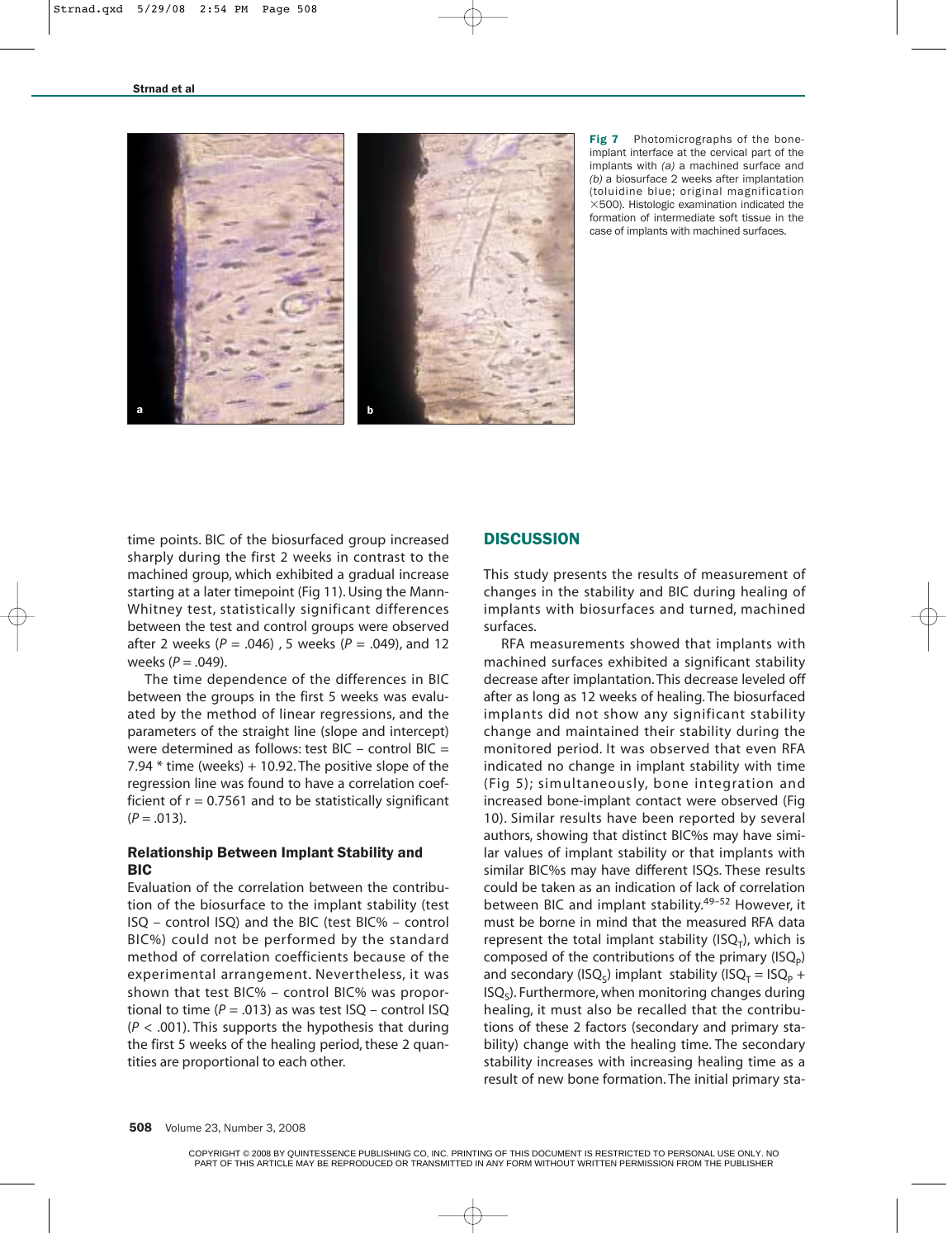Fig 8 Photomicrographs of the BIC at the threaded part of implants with *(a)* a machined surface and *(b)* a biosurface 5 weeks after implantation (toluidine blue; original magnification  $\times$  200). The BIC of the machined implant surface was a considerably lower value than the biosurface.

Fig 9 Photomicrographs of the boneimplant interface at the threaded part of implants with *(a)* a machined surface and *(b)* a biosurface 12 weeks after implantation (toluidine blue; original magnification  $\times$ 200). High BIC was seen in the threads of both the machined and biosurfaced groups.









Fig  $10$  Mean BIC values  $\pm$  SD for biosurfaced and machined implants at 2, 5, and 12 weeks postimplantation. \* indicates significant difference (*P* < .05).



Fig 11 Scheme of the variation in the total, primary, and secondary implant stability during healing, illustrating the relationship  $ISQ_T = ISQ_P + ISQ_S$ .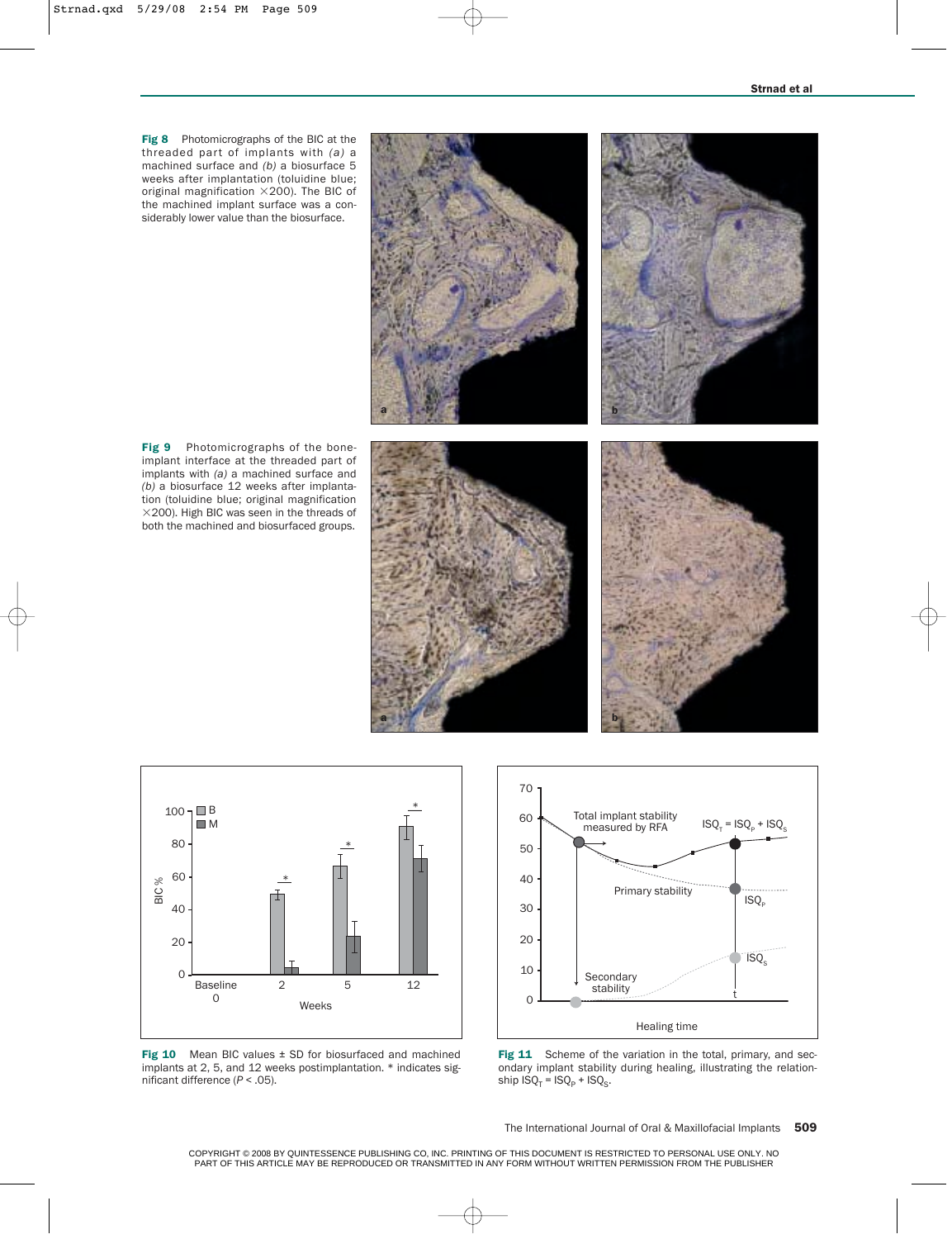bility decreases with time as a result of mechanical bone relaxation and biologic changes associated with the original bone. Consequently, the individual data on the total stability of the implant do not provide any information on the relationship to osseointegration or the degree of BIC in the absence of information on how the secondary or primary stability contribute to the total stability value. The contribution of primary stability ( $\text{ISQ}_p$ ) must be known in order to determine that of secondary stability (ISQ<sub>S</sub> =  $ISQ_T - ISQ_p; Fig 11$ ).

Nevertheless, in a comparative study, considering the same pattern of primary stability for the 2 types of implants compared at placement and during healing, the difference in their total implant stabilities (test ISQ<sub>T</sub> - control ISQ<sub>T</sub>)<sub>t</sub> measured by RFA at time point t yields the difference in the secondary stabilities according to the following formula:

(test ISQs–control ISQs)<sub>t</sub> = (test ISQ<sub>T</sub>–control ISQ<sub>T</sub>)<sub>t</sub>– (test ISQ<sub>p</sub>-control ISQ<sub>p</sub>)<sub>t</sub>, where (test ISQ<sub>p</sub>-control  $ISO_{P}$ <sub>t</sub> = 0.

In the animal model used, the primary implant stability (at the moment of placement) did not exhibit a statistically significant difference between the test and control groups; (test  $ISQ_p$  – control  $ISQ_p$ )<sub>t = 0</sub> = 0. Furthermore, standardization of the insertion procedure and the identical shapes of the implants used for both groups of implants make it possible to assume that the variations in the primary stability with time for the test and control groups are coincident (test ISQ<sub>P</sub> – control ISQ<sub>P</sub>)<sub>t</sub> = 0. Under these circumstances, the stability difference (test  $ISQ_T - con$ trol  $ISO<sub>T</sub>$ ) observed experimentally from RFA measurements representing the net contribution of the biosurface to the implant stability may be considered equal to the difference in the secondary stabilities(test ISQ<sub>s</sub> – control ISQ<sub>s</sub>) of implants with biosurface (test) and the turned, machined surface (control). The slope of the dependence of (test  $ISQ_T$  – control  $ISQ<sub>T</sub>$ ) versus healing time t then corresponds to the difference in the secondary stability rates between the implants with the biosurface and the turned, machined surface

$$
\frac{\text{(test ISO}_{T} - \text{control ISO}_{T})}{\Delta t} = \frac{(\Delta \text{test ISO}_{s}) - (\Delta \text{control ISO}_{s})}{\Delta t}
$$

where  $\Delta$ test ISQs and  $\epsilon$ control ISQs correspond to the changes in ISQ values and  $\Delta t$  represents the corresponding interval of the healing time of implants in bone.

If the osseointegration rate is defined as proportional to the secondary stability rate ( $\Delta$ ISQ/ $\Delta$ t), the difference in the osseointegration rate between the biosurfaces and turned, machined surfaces could be estimated as a mean value at 0.843 ISQ/week within the first 9 weeks of healing.

Referring to the evaluation of the correlation between the contributions of the biosurface to ISQ and BIC, it may also be concluded that the variations in the secondary stabilities of the biosurfaced implants were proportional to the changes in the BIC within the first 5 weeks of follow-up. These findings demonstrated that the biosurface enhances secondary stability compared with the turned, machined surface as a consequence of more rapid formation of BIC in the early stages of healing.

It can be speculated that the differences in the rates of osseointegration in the initial stages of healing for the biosurfaces and the machined surfaces could be related to different surface reactivity due to the different surface material properties, eg, specific surface area, surface wettability, surface contact angle, and surface hydroxylation/hydration. In general, surface reactivity, which is a common characteristic of bioactive materials, $14$  increases with increasing specific surface area. Therefore, the 3-dimensional macro-, micro- and nano-structured biosurface which exhibits a surface area almost 100 times larger than the turned, machined surface, may significantly enhance the surface reactivity with the surrounding ions, amino acids, and proteins, which modulate the initial cellular events at the cell-material interface.<sup>53</sup>

In addition, the easily wettable hydrophilic biosurface enables establishment of good contact between the body (specifically, blood) and the rough and porous structure of the implant, and thus contributes to cellular and biomolecular migration and adhesion.54,55 This biosurface, which is rich in hydroxyl groups, in contrast to the machined surface, rapidly induces adsorption of calcium and phosphate ions on contact with the ions of the blood plasma.42 The calcium phosphate–rich layer promotes adsorption and concentration of proteins<sup>56,57</sup> and constitutes a suitable substrate for the first apatite structures of the bone matrix, which are synthesized by the osteogenic cells at the beginning of the formation of the new bone tissue. This mechanism can accelerate the formation of a stable boneimplant interface formed by fusion of the biologic cement-line matrix with the reactive calcium phosphate layer on the surface.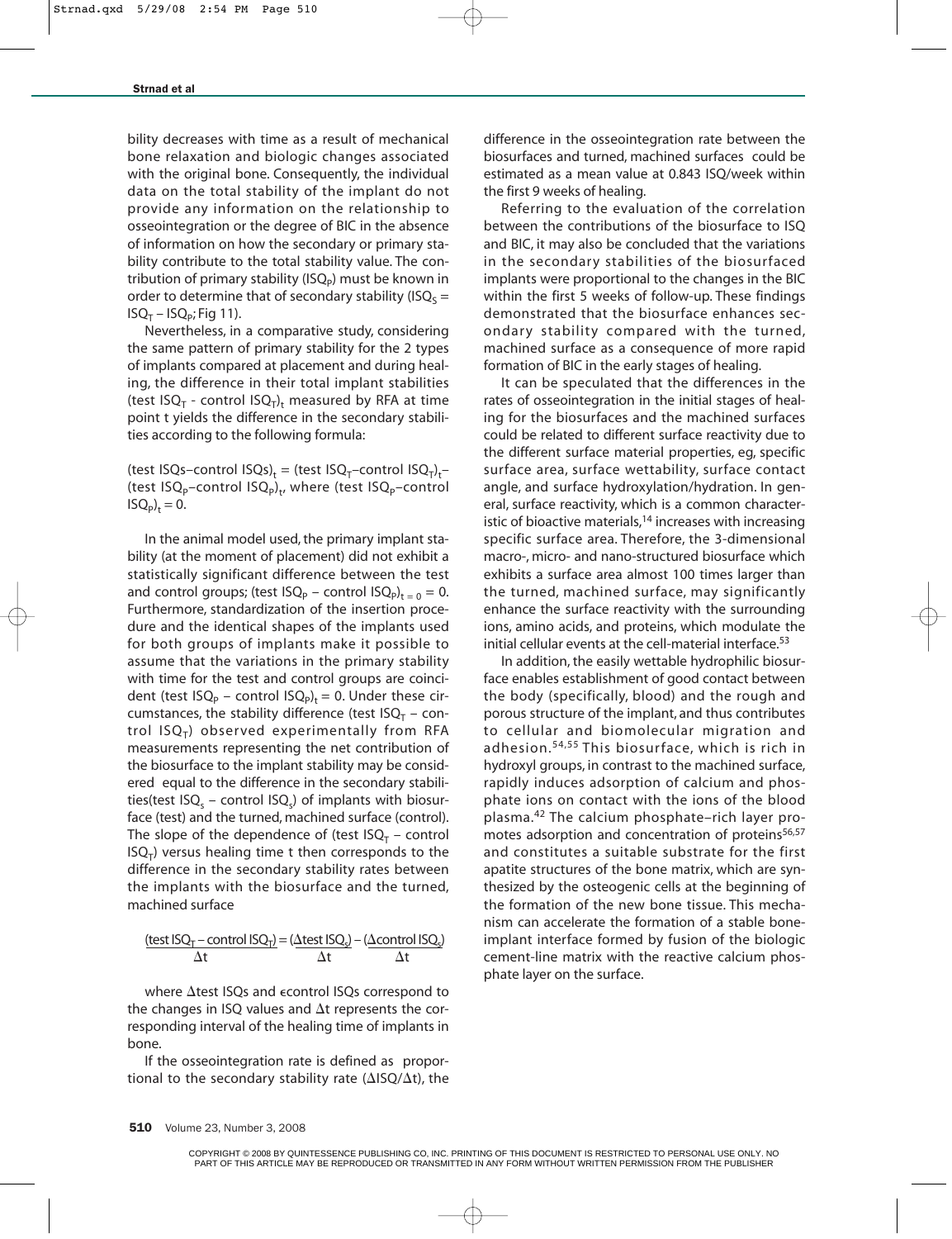## **CONCLUSIONS**

The test surface (biosurface) enhances the secondary stability at an early stage of healing compared with the turned, machined surface, as a consequence of more rapid bone-implant contact formation. In contrast to the hydrophobic turned, machined surface, the biosurface, which is rich in hydroxyl groups, exhibits hydrophilic character, a low wetting angle, and high specific surface area.

# ACKNOWLEDGMENTS

The study was supported by the Grant Agency of the Ministry of Industry and Trade of the Czech Republic (project no. FT-TA/087). Two authors (Jakub Strnad, Zdenek Strnad) are working in the research department of the Lasak, which is one of the grant funding recipients.

## **REFERENCES**

- 1. Davies JE. Mechanisms of endosseous integration. Int J Prosthodont 1998;11:391–401.
- 2. Søballe K, Hansen ES, B-Rasmussen H, Jørgensen PH, Bünger C. Tissue ingrowth into titanium and hydroxyapatite-coated implants during stable and unstable mechanical conditions. J Orthop Res 1992;10:285–299.
- 3. Pilliar RM. Quantitative evaluation of the effect of movement at a porous coated implant-bone interface. In: Davis EJ (ed). The Bone-Biomaterial Interface.Toronto: University of Toronto Press, 1995:380–387.
- 4. Brunski JE. Biomechanical factors affecting the bone-dental implant interface. Clin Materials 1992;3:153–201.
- 5. Raghavendra S, Wood MC, Taylor TD. Early wound healing around endosseous implants: Review of the literature. Int J Oral Maxillofac Implants 2005;20:425–431.
- 6. Hench LL. Surface reaction kinetics and adsorption of biological moieties: A mechanistic approach to tissue attachment. In: Davies JE (ed).The Bone-Biomaterial Interface.Toronto: University of Toronto Press, 1995:33–48.
- 7. Cochran DL, Buser D. Bone response to sandblasted and acidattacked titanium: Experimental and clinical studies In: Davies JE. Bone Engineering.Toronto: Em Squared, 2000:391–398.
- 8. Wennerberg A, Albrektsson T, Johansson C, Andersson B. Experimental study of turned and grit-blasted screw-shaped implants with special emphasis on effects of blasting material and surface topography. Biomaterials 1996;17:15–22.
- 9. Wennerberg A, Albrektsson T, Lausmaa J.Torque and histomorphometric evaluation of c.p. titanium screws blasted with 25- and 75-micron-sized particles of Al2O3. J Biomed Mater Res 1996;30:251–260.
- 10. Wennerberg A, Albrektsson T, Anderson B, Krol JJ. A histomorphometric and removal torque study of screw-shaped titanium implants with three different surface topografie. Clin Oral Implants Res 1995;6:24–30.
- 11. Wennerberg A, Hallgren C, Johansson C, Danelli S. A histomorphometric evaluation of screw-shaped implants each prepared with two surface roughnesses. Clin Oral Implants Res 1998;9:11–19.
- 12. Wennerberg A, Albrektsson T. Suggested guidelines for the topographic evaluation of implant surfaces. Int J Oral Maxillofac Implants 2000;15:331–344.
- 13. Sul YT, Johansson C, Wennerberg A, Cho LR, Chang BS, Albrektsson T. Optimum surface properties of oxidized implants for reinforcement of osseointegration: Surface chemistry, oxide thickness, porosity, roughness, and crystal structure. Int J Oral Maxillofac Implants 2005;20:349–359.
- 14. Ducheyne P, Qiu Q. Bioactive ceramics: The effect of surface reactivity on bone formation and bone cell function. Biomaterials 1999;20:2287–3303.
- 15. Sul YT, Johansson C, Albrektsson T. Which surface properties enhance bone response to implants? Comparison of oxidized magnesium, TiUnite, and Osseotite implant surfaces. Int J Prosthodont 2006;19:319–329.
- 16. Cordioli G, Majzoub Z, Piattelli A, Scarano A. Removal torque and histomorphometric investigation of 4 different titanium surfaces: An experimental study in the rabbit tibia. Int J Oral Maxillofac Implants 2000;15:668–674.
- 17. Marinho VC, Celletti R, Bracchetti G, Petrone G, Minkin C, Piattelli A. Sandblasted and acid-etched dental implants: A histologic study in rats. Int J Oral Maxillofac Implants 2003;18:75–81.
- 18. Lazzara RJ. Bone response to dual acid-etched and machined titanium implant surfaces. In: Davies JE. Bone Engineering. Toronto: Em squared, 2000:381–388.
- 19. Klokkevold PR, Johnson P, Dadgostari S, Caputo A, Davies JE, Nishimura RD. Early endosseous integration enhanced by dual acid etching of titanium: A torque removal study in the rabbit. Clin Oral Implants Res 2001;12:350–357.
- 20. Abrahamsson I, Berglundh T, Binder E, Lang NP, Jan Lineje J. Early bone formation adjacent to rough and turned endosseous implant surfaces. An experimental study in the dog. Clin Oral Implants Res 2004;15:381–392.
- 21. Buser D, Schenk RK, Steinemann S, Fiorellini JP, Fox CH, Stich H. Influence of surface characteristics on bone integration of titanium implants. A histomorphometric study in miniature pigs. J Biomed Mater Res 1991;25:889–902.
- 22. Hench LL, Wilson J (eds.). An Introduction to Bioceramics. Singapore: World Scientific, 1999:1–23, 41–62.
- 23. Anderson ÖH, Larisin KH. Models for physical properties and bioactivity of phosphate opal glasses. Glastech Ber 1988;61: 141–145.
- 24. Strnad Z. Role of the glass phase in bioactive glass-ceramics. Biomaterials 1992;13:317–321.
- 25. Koga N, Strnad J, Strnad Z, Sesták J.Thermodynamics of nonbridging oxygen in silica bio-compatible glass-ceramics: Mimetic material for the bone tissue substitution. J Therm Anal Calorim 2003;71:927–937.
- 26. Sul YT.The significance of the surface properties of oxidized titanium to the bone response: Special emphasis on potential biochemical bonding of oxidized titanium implant. Biomaterials 2003;24:3893–3907.
- 27. Kokubo T, Ito S, Shigematsu M, Sakka S,Yamamuro T. Fatigue and life-time of bioactive glass-ceramics A-W containing apatite and wollastonite. J Mater Sci 1987;22;4067–4070.
- 28. Hench LL. Bioceramics: From concept to clinic. J Am Ceram Soc 1991;74:1487–1570.
- 29. Sun L, Berndt CC, Gross KA, Kucuk A. Material fundamentals and clinical performance of plasma-sprayed hydroxyapatite coatings: A review. J Biomed Mater Res 2001;58:570–592.
- 30. Clemens JAM, Klein CPAT, Vriesde RC, Rozing PM, deGroot K. Healing of large (2 mm) gaps around calcium phosphatecoated bone implants: A study in goats with a follow-up of 6 months. J Biomed Mater Res 1998;40:341–349.